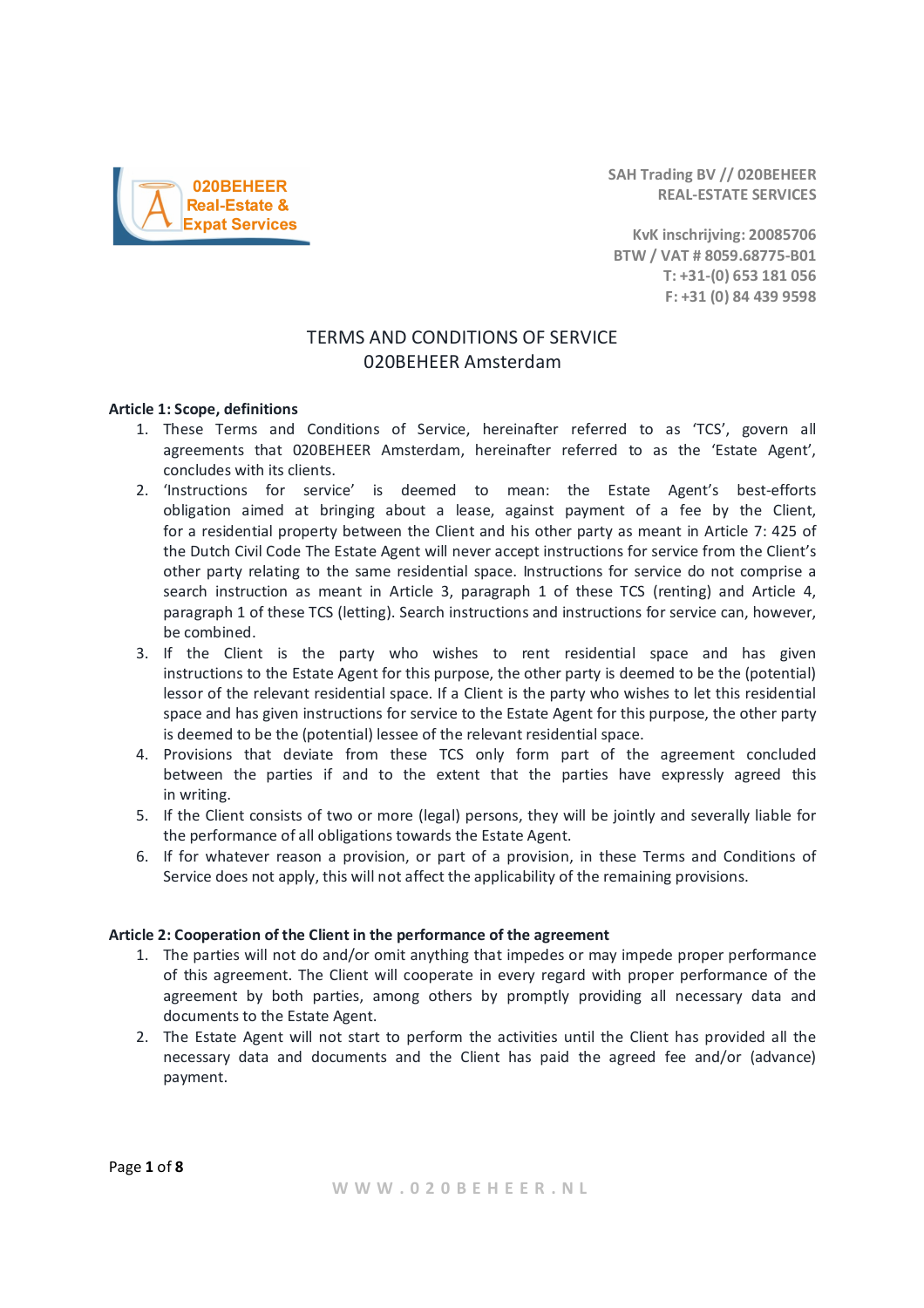# Article 3: If the Client is a person seeking a house (letting)

Contents of the instructions. Estate Agent's activities and method

- 1. 'Search instruction' means the Estate Agent's best-efforts obligation to search for suitable rented accommodation for the Client.
- 2. Depending on the Client's wishes and what the parties agree at the formation of the agreement or possibly thereafter, the Estate Agent's activities may comprise among others the following components:
	- a. Search instruction:
		- i. providing general information about among others the options to find a residential space, the local housing market, the housing permit, rent allowance, tenancy

protection, rents, and registration in the municipal personal records database

- ii. identifying and listing the Client's housing requirements/search profile
- iii. searching for suitable residential space based on the Client's housing requirements/search profile
- iv. organizing one or more viewings by the Client and providing information on one or more houses
- v. evaluating viewings with the Client.
- b. Instruction for service
	- i. Composing a full dossier on the Client and presenting the Clients based on this dossier as a potential lessee to potential lessors and endeavouring that this lessor awards the relevant residential property to the Client
	- ii. negotiating on behalf of the Client with potential lessor(s) about the contents of the lease
	- iii. bringing about a written lease and ensuring that it is signed by both parties
	- iv. providing information on and an explanation of the lease
- c. Other activities
	- i. ensuring that the first payment to the lessor is made on time
	- ii. organising the transfer of the residential property
	- iii. drawing up a proper inspection report (with photographs) in triplicate (including taking meter readings, checking keys, checking the inventory, identifying defects)
	- iv. ensuring that the lessor performs his obligations at the start of the lease
	- v. providing support on: maintenance contracts, relocation, transport/purchase of inventory, finding workers to carry out paintwork, hang wallpaper and lay floors, etc.;
	- vi. providing support on: telephone and internet connections and/or connections to mains services
	- vii. acting as first point of assistance for the Client during the lease.
- 3. In the performance of all his activities the Estate Agent will exclusively look after the Client's interests, and not those of the (potential) lessor.
- 4. The Estate Agent will never represent both the (potential) lessor of a residential space and the Client in the formation of a lease for this residential space.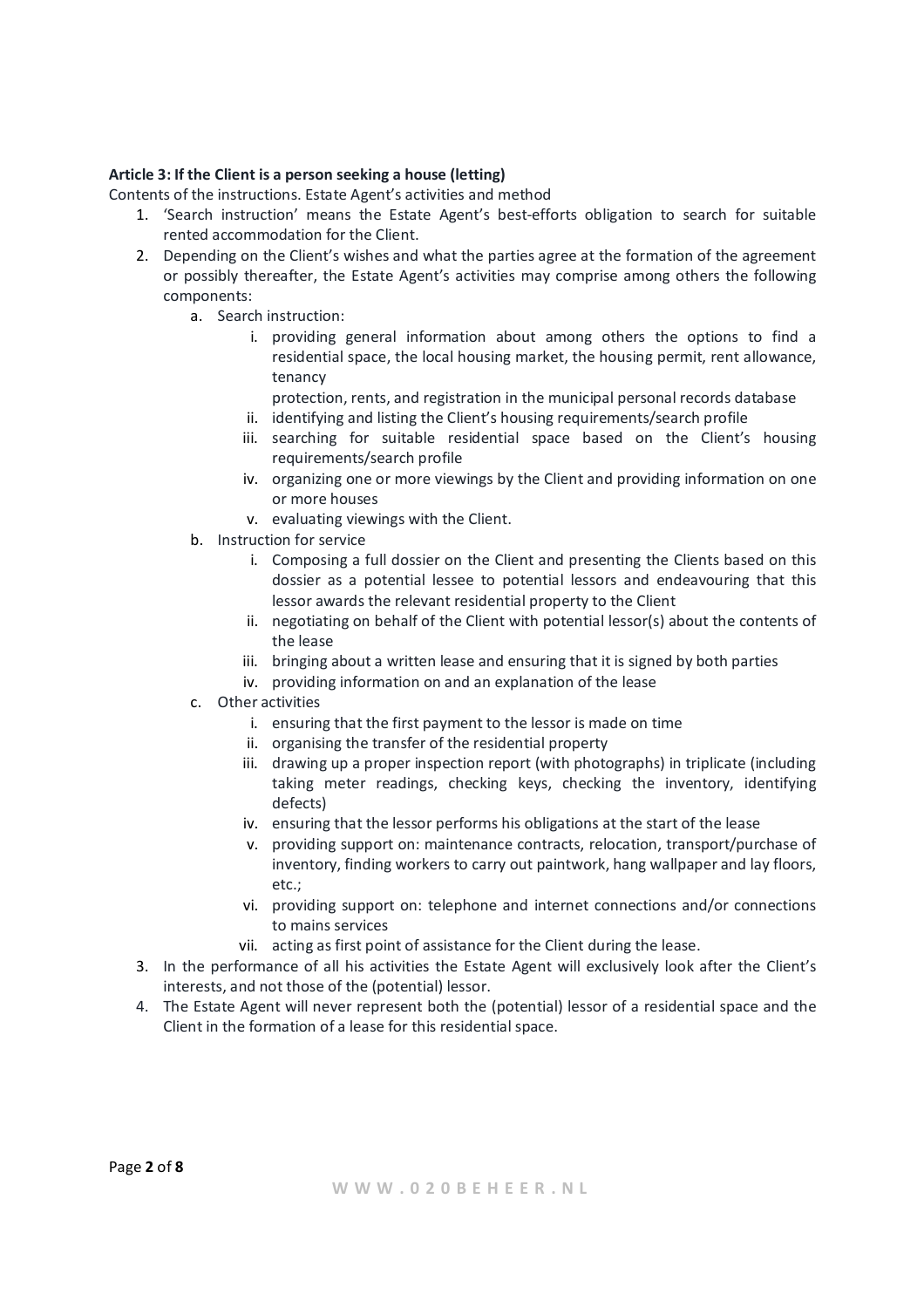- 5. The Client will on his own initiative provide to the Estate Agent all information, data and documents necessary for the performance of the instructions and the Client guarantees the correctness thereof. This information and data includes, without limitation: a valid ID-document, valid proof of residence in the Netherlands, recent salary specification(s), employment agreement, recent bank statements (showing salary payments), employee declarations and suchlike. The Client is entitled to share this information, data and documents with third parties to the extent this is useful and necessary for the performance of the instructions.
- 6. After the Client has informed the Estate Agent that he wishes to rent a residential property put forward by the Estate Agent with the request to the Estate Agent to bring this to the attention of the lessor and to act as an intermediary in the formation of a lease with the lessor, the Estate Agent will confirm thisannouncement to the Client by email. The Client is entitled to withdraw the abovementioned announcement by informing the Estate Agent within 24 hours after sending this email message. After the 24-hour period, this right lapses. The Client does not have this right if he has made the abovementioned announcement to the Estate Agent in writing or by email or has confirmed it in writing in a declaration of intent signed by the Client. Fee for Estate Agent's service provision
- 7. If the Estate Agent's service provision results in a lease for a residential property between the Client and a lessor, the Client will owe the Estate Agent a (brokerage) fee. This fee is laid down in the agreement between the parties (instructions for service). The Client will pay this fee to the Estate Agent upon the conclusion of the lease.
- 8. The fee is deemed to be a reasonable fee for the activities the Estate Agent performs for the Clients in the context of the agreement. In this, the parties take account of the fact that the fee owed is at a rate that is customary in the market, and is not connected to the volume of the work to be performed by the Estate Agent, but to a result to be realised.
- 9. The Estate Agent is entitled to ensure that the Client cannot move into the property until he has paid the fee to the Estate Agent.
- 10. If the Client and/or his relations prove to be moving into a residential property the information on which the Client has received from the Estate Agent, the Client will owe the agreed fee to the Estate Agent, regardless of whether the lease was concluded due to the Estate Agent's work.
- 11. If for whatever reason the Client does not move into the residential property for which a lease has been concluded due to the work of the Estate Agent, or if the lease for this residential property is terminated, voided or dissolved, the Client remains obliged to pay the agreed fee and the Client is not entitled to partial or full restitution of the fee.
- 12. If after making the announcement or providing the written confirmation as referred to in Article 3, paragraph 6 of these TCS and after this right to withdraw this announcement has lapsed, the client withdraws his announcement after all or otherwise frustrates the conclusion of the lease, the Client is obliged to repay the damage suffered by the the Estate Agent. This damage will comprise in any case a sum equal to the agreed fee that the Client would owe if a definitive lease were concluded for the residential property. If the level of the agreed fee was based on the level of the rent agreed with the potential lessor and no rent has as yet been agreed, the compensation will be based on the gross rent of the initial lease offer from the potential lessor. In addition, the Client will be obliged to indemnify and hold harmless the Estate Agent against any damage suffered by the relevant potential lessor.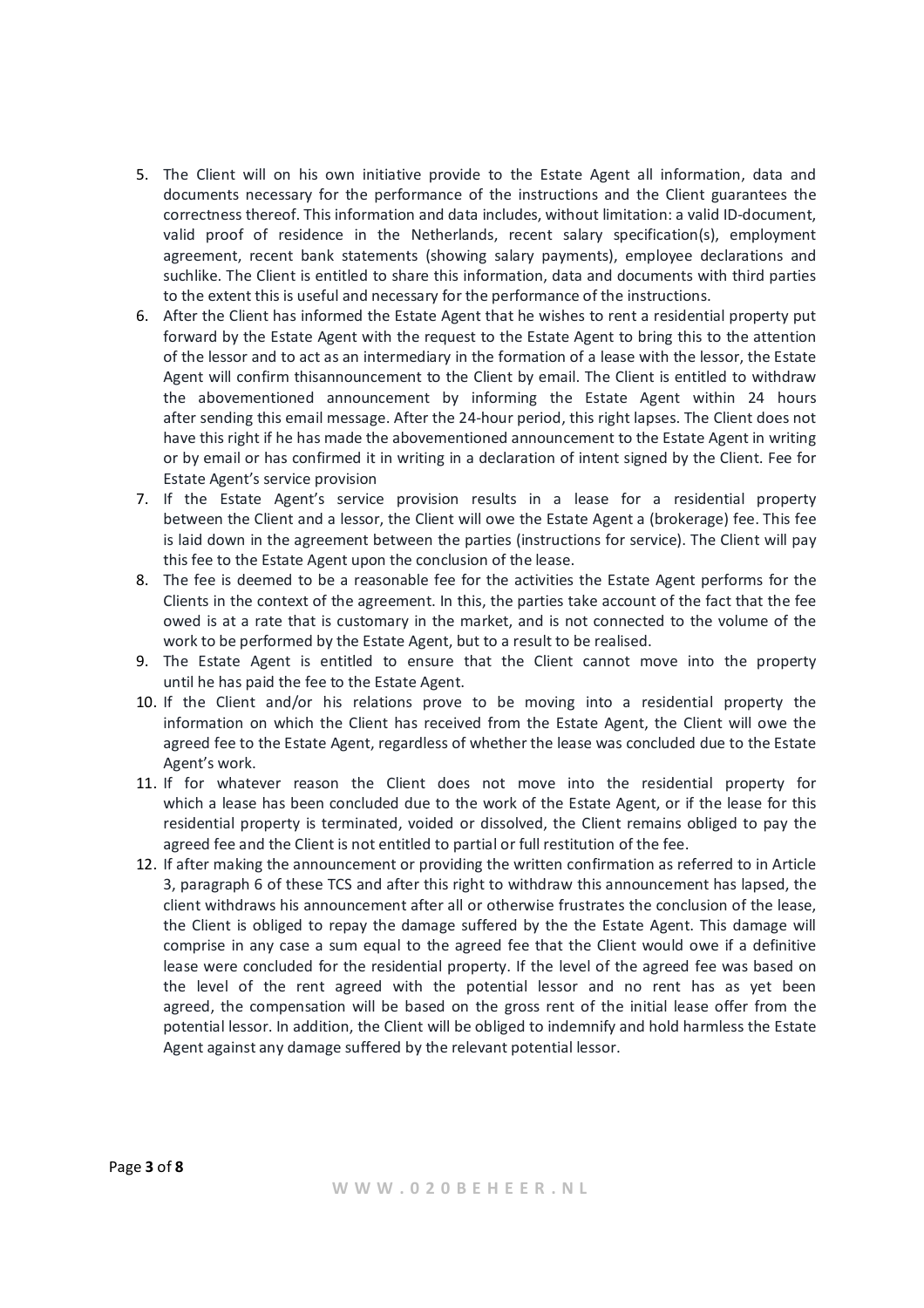13. Immediately after the Client and a potential lessor have reached agreement about a lease for a residential property due to the work of the Estate Agent, the Estate Agent will draw up a rent confirmation form containing the key provisions of the lease before drawing up a lease to be signed by both parties. The Client is obliged to sign this rent confirmation form promptly.

# Article 4: If the Client is the owner of a residential property (letting)

- 1. 'Search instruction' means the Estate Agent's best-efforts obligation to search for suitable lessee for the Client's residential space.
- 2. Depending on the Client's wishes and what the parties agree at the formation of the agreement or possibly thereafter, the Estate Agent's activities may comprise among others the following:
	- a. giving advice on letting residential space and on market conditions
	- b. inspecting the residential property
	- c. determining the rental value of the residential space
	- d. taking meter readings
	- e. taking photographs of the residential space
	- f. placing photographs and information about the residential space on the Estate Agent's website, on various residential property websites, with other estate agents/brokers and/or in other media
	- g. placement of a 'To Let' sign
	- h. designing and placing a window advert
	- i. advance screening of potential lessee(s)
	- j. negotiating on behalf of the Client with potential lessee(s) about the contents of the lease
	- k. forming a written lease and ensuring that it is signed by both parties
	- l. providing information on and an explanation of the lease
	- m. ensuring that the first payment is made on time by the lessor
	- n. organising the transfer of the residential space
	- o. drawing up a proper inspection report (with photographs) in triplicate (including taking meter readings, checking keys, checking the inventory, identifying defects).
- 3. The Client will on his own initiative provide to the Estate Agent all information and documents necessary for the performance of the instructions and the Client guarantees the correctness thereof
- 4. If the Estate Agent's work results in a lease for the residential property for the Client, the Client owes the Estate Agent the fee agreed with the Client. The Client must pay this fee within 14 days after the invoice is sent to him by the Estate Agent.
- 5. The fee is deemed to be a reasonable fee for the activities the Estate Agent performs for the Client in the context of the agreement. In this, the parties take account of the fact that the fee owed is at a rate that is customary in the market, and is not connected to the volume of the work to be performed by the Estate Agent, but to a result to be realized.
- 6. The Client instructs the Estate Agent to collect from the lessee the amounts for the first month's gross rent and the guarantee deposit. The Estate Agent will transfer the amounts collected to the Client, after deduction of any amounts owed by the Client to the Estate Agent.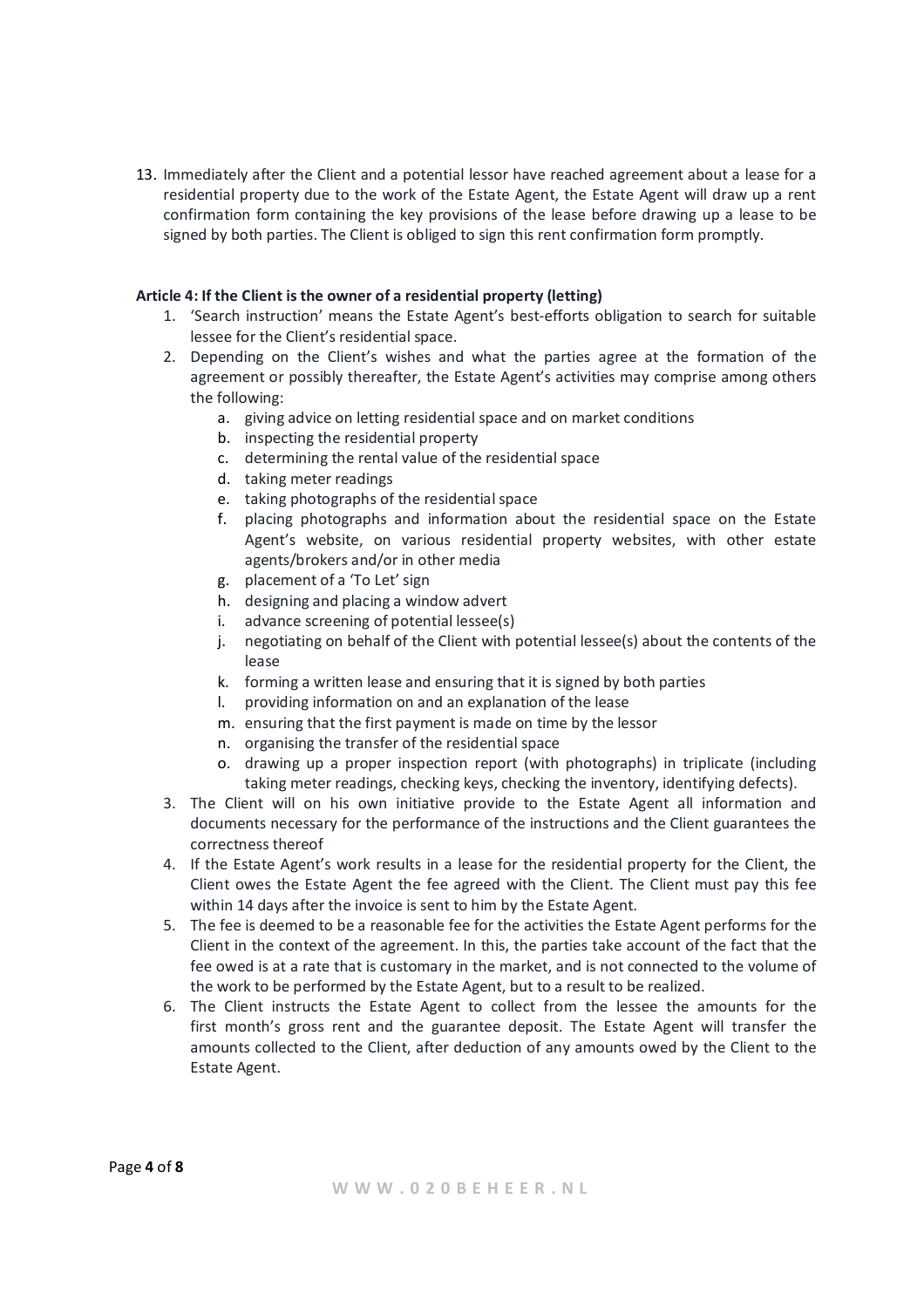- 7. If the Client appears (also) to be letting the relevant residential property or (also) to have given into use by one or more persons or parties whose information the Client has obtained from the Estate Agent, the Client owes the agreed fee to the Estate Agent, regardless of whether the lease was concluded due to the Estate Agent's work.
- 8. If for whatever reason the lessee with whom the Client has concluded a lease due to the work of the Estate Agent does not move into the relevant residential property, or if the lease for this residential property is terminated, voided or dissolved, the Client remains obliged to pay the agreed fee and the Client is not entitled to partial or full restitution of the  $f_{\mathsf{A}}$
- 9. If a (housing) permit is required for the relevant residential property, obtaining this permit for the Client and/or lessee is at the risk and expense of the Client and the Client is obliged to pay the agreed fee regardless of whether the permit has been or will be issued, unless the parties have agreed otherwise.
- 10. If after negotiations with a potential lessee have started, whether or not after the Client has signed a declaration of intent to that effect, the Client ends or frustrates the negotiations and/or is no longer prepared to lease the relevant residential property to the potential lessee, the Clients is obliged to pay the damage suffered by the Estate Agent. This damage will comprise in any case a sum equal to the agreed fee that the Client would owe if a definitive lease were concluded for the residential property. If the level of the agreed fee was based on the level of the rent agreed with the potential lessee and no rent has as yet been agreed, the compensation will be based on the Client's initial lease offer. In addition, the Client will be obliged to indemnify and hold harmless the Estate Agent against any damage suffered by the relevant potential lessee.
- 11. Immediately after the Client and a potential lessee have reached agreement about a lease for a residential property due to the work of the Estate Agent, the Estate Agent will draw up a rent confirmation form containing the key provisions of the lease before drawing up a lease to be signed by both parties. The Client is obliged to sign this rent confirmation form promptly.
- 12. The Client declares and warrants that he is entitled in every respect (among others in view of possible claims of whatever kind from other entitled parties relating to the residential property, mortgage holder(s), insurer(s), (local) governments, competent authorities, manager(s), other residential property agent(s), owners' associations, etc.) to offer the residential property to let and to let it, and indemnifies and holds harmless the Estate Agent against all possible third party claims in this context and against all extrajudicial and judicial costs incurred by the Estate Agent. The Estate Agent accepts no liability of any kind in this context.
- 13. The Client declares that he is fully aware that due to mandatory tenancy law the lessee of residential property is protected among others from termination of the lease by the lessor, from excessive rents, too high or incorrect service costs and too high or incorrect once-only fees in the conclusion of leases. The Client (not the Estate Agent) determines the duration of the lease desired by the Client, the level of the rent, the level of the guarantee deposit, the composition of the service package, the level of the (advance on the) service costs and/or the level of any once-only fees. The Estate Agent accepts no liability of any kind for damage resulting from the contents of the lease, in particular relating to its duration, the level of the rent, the level of the guarantee deposit, the level of the (advance on the) service costs, the composition of the service package and the level of any once-only fees.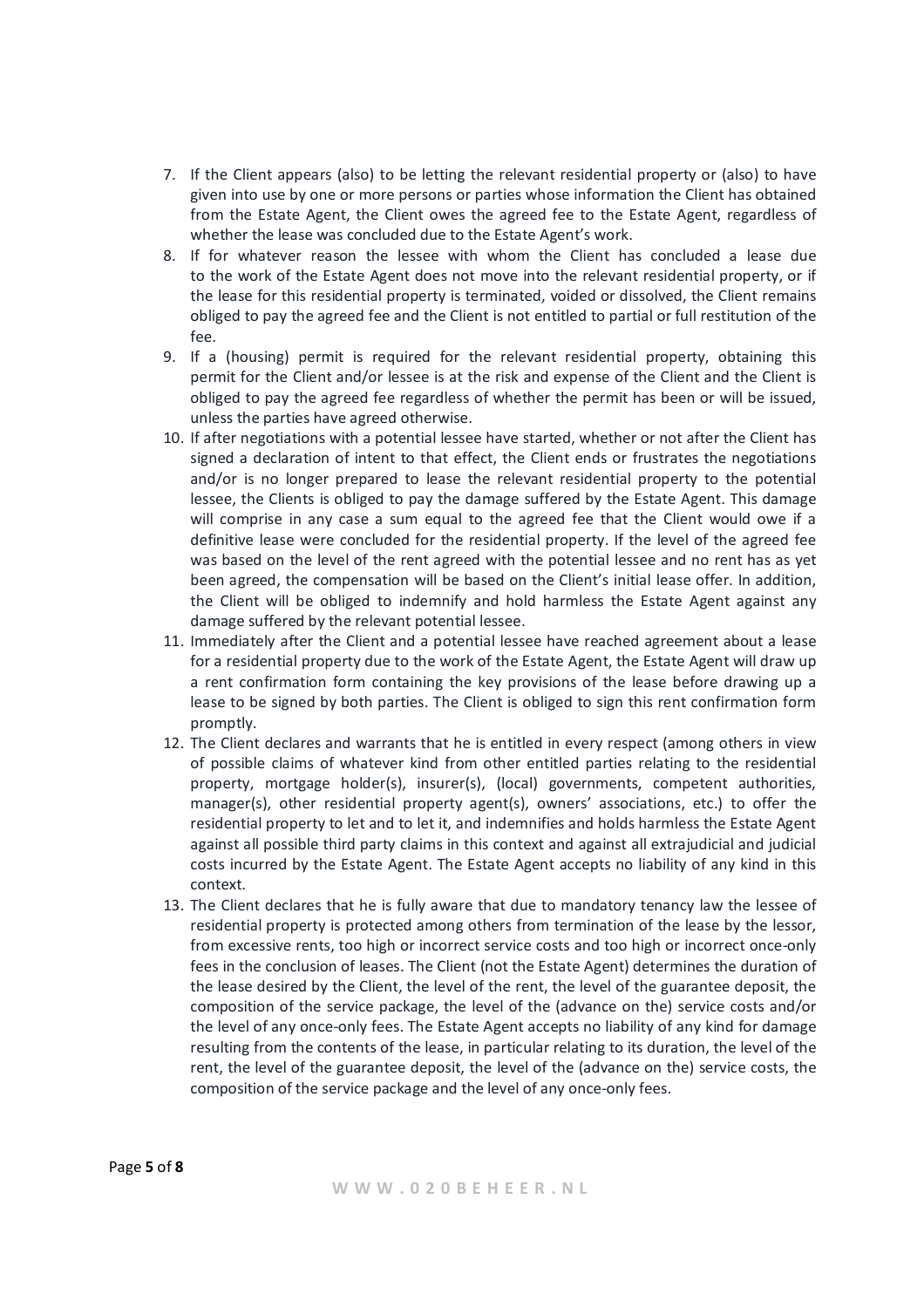14. The Client declares that he is aware that the statutory tenancy protection and rent protection set out in Article 4, paragraph 13 of these TCS also contain regulations that limit the possibilities of short-term leases to specific cases and that, if a shortterm lease is concluded in contravention of the law of if it does not fulfil the statutory criteria, the lessee may ignore the temporary character of the lease by invoking the law. The Estate Agent does not accept liability of any kind for damage that results from such an appeal to rent protection on the part of the lessee, whether successful or otherwise.

### Article 5: Personal information

The Client's personal information will be recorded in the Estate Agent's records. The Estate Agent will not provide any information of the Client to third parties, unless obliged to do so due to statutory obligations and/or if this is useful or necessary in the performance of the instructions. The recorded data are only used by the Estate Agent for the performance of the contract with the Client.

#### Article 6: Estate Agent's best-efforts obligation

The Estate Agent will endeavour to the best of his ability and knowledge to realise the result desired or intended by the Client. This is at all times a best-efforts obligation on the part of the Estate Agent, not a result obligation. If the result is not achieved, this therefore does not release the Client from his obligations towards the Estate Agent, with the exception of any obligations which the parties have expressly linked to the realisation of the intended result.

### Article 7: End and termination of the agreement

- 1. Unless agreed otherwise and without prejudice to the other provisions in these TCS, this agreement will end among others:
	- i. when the intended result of the Estate Agent's efforts is realised;
	- ii. due to the Client's termination
	- iii. due to the Estate Agent's termination
- 2. Termination of the agreement by the Client after making the announcement to the Estate Agent set out in Article 3, paragraph 6 of these TCS and after his right to withdraw this announcement has lapsed, does not release the Client from his obligation to pay damages and his obligation to indemnify the Estate Agent as referred to in the latter provision.
- 3. Termination of the agreement by the Client after the negotiations with a potential lessee have started as meant in Article 4, paragraph 10 of these TCS does not release the Client from his obligation to pay damages and his obligation to indemnify the Estate Agent as referred to in the latter provision.
- 4. The Client and the Estate Agent are entitled to terminate this agreement at any time. The Estate Agent will terminate the agreement among others when he fears that the Client will not perform, or not properly perform, the lease to be concluded, without prejudice to his claims of payment as provided for in these TCS.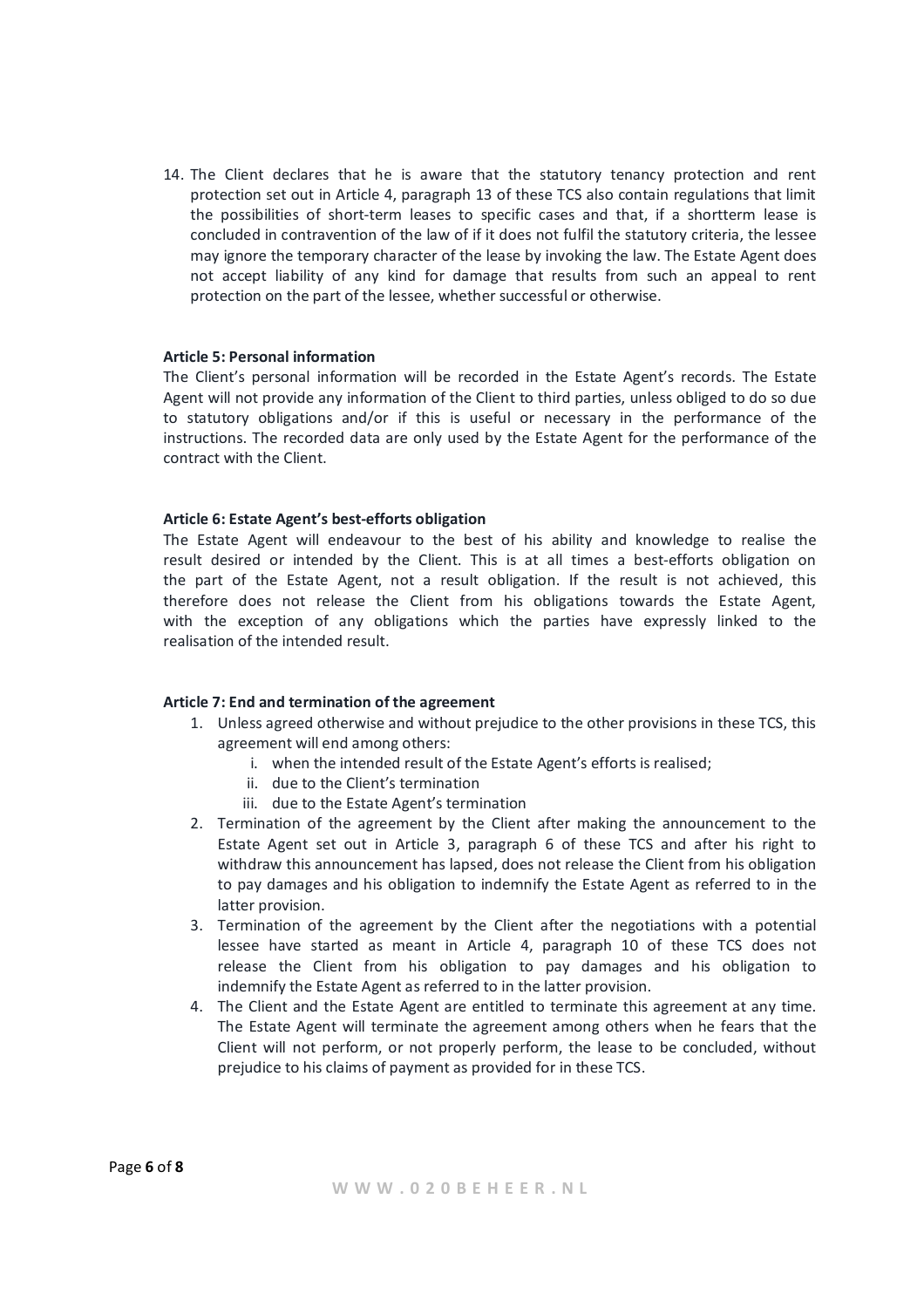5. Without prejudice to the claims for damages provided for in these TCS, the parties cannot derive rights to damages from the termination of this agreement by terminating it, unless the termination arises from a failure by the other party to perform one or more obligations.

# Article 8: Obligation to complain and lapse of rights

- 1. Complaints with regard to the activities performed and/or services rendered by the Estate Agent must be conveyed by the Client to the Estate Agent by registered letter no later than within 2 months after discovery or after the Client should have reasonably discovered them, in the absence of which the Client can no longer make any claims based on any defects in the Estate Agent's performance.
- 2. Claims by the Client on the Estate Agent lapse after one year has expired after the ending of the agreement.

# Article 9: Liability

- 1. The Estate Agent is not liable for the Client's damage, including consequential loss, trading loss, loss of profits or disruption of business that arise from his actions or omissions, or those of its staff or of third parties hired by him, in particular not for the Client's damage arising the fact that the agreed rent and/or the agreed service (costs) and/or the additional fees, whether once-only or otherwise, are not in accordance with the law, or are or may be increased or decreased through legal proceedings.
- 2. The Estate Agent is not liable for damage suffered by the Client as a result of actions or omissions by the other party in the lease concluded or to be concluded due to the work of the Estate Agent.
- 3. To the extent that the Estate Agent is liable for the Client's damage, his liability is limited to the amount of the payment to be made by the Estate Agent's insurer in a specific case, to the extent that the Estate Agent is insured for this. If the Estate Agent is not insured as meant in the preceding sentence, the Estate Agent's liability is limited to twice the level of the fee charged and/or to be charged by the Estate Agent to the Client for his activities and/or services.
- 4. Limitation of the Estate Agent's liability for the Client's damage in these TCS does not apply if and to the extent that the damage is due to intentional act or willful recklessness on the part of the Estate Agent.